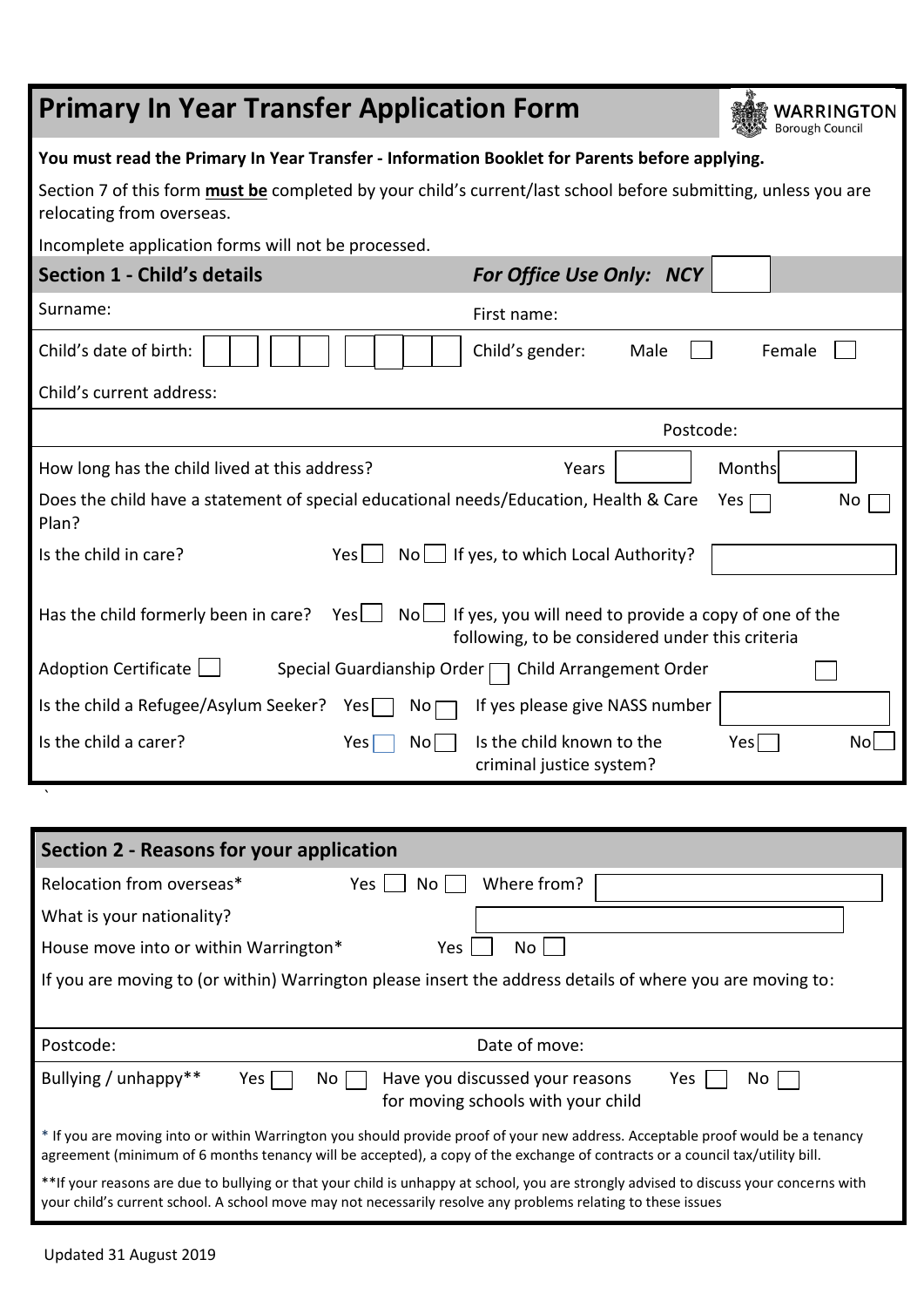| <b>Section 3 - Current School Details</b>                                                      |           |           |         |
|------------------------------------------------------------------------------------------------|-----------|-----------|---------|
| Name of current school:                                                                        |           |           |         |
| Address if not a Warrington school:                                                            |           |           |         |
|                                                                                                |           |           |         |
|                                                                                                | Postcode: |           |         |
| Date Started:                                                                                  |           |           |         |
| Is the child still in attendance at the above school?<br>If no, please give last date attended | Yes<br>No |           |         |
| How many schools has your child attended in the last 12 months:                                |           |           |         |
| Name all previous schools attended - please put most recent school first                       |           |           |         |
| School:                                                                                        |           | Date From | Date To |
| Address:                                                                                       |           |           |         |
| Postcode:                                                                                      |           |           |         |
|                                                                                                |           |           |         |
| School:                                                                                        |           | Date From | Date To |
| Address:                                                                                       |           |           |         |
| Postcode:                                                                                      |           |           |         |
| Reason for leaving:                                                                            |           |           |         |
| School:                                                                                        |           | Date From | Date To |
| Address:                                                                                       |           |           |         |
| Postcode:                                                                                      |           |           |         |
| Reason for leaving:                                                                            |           |           |         |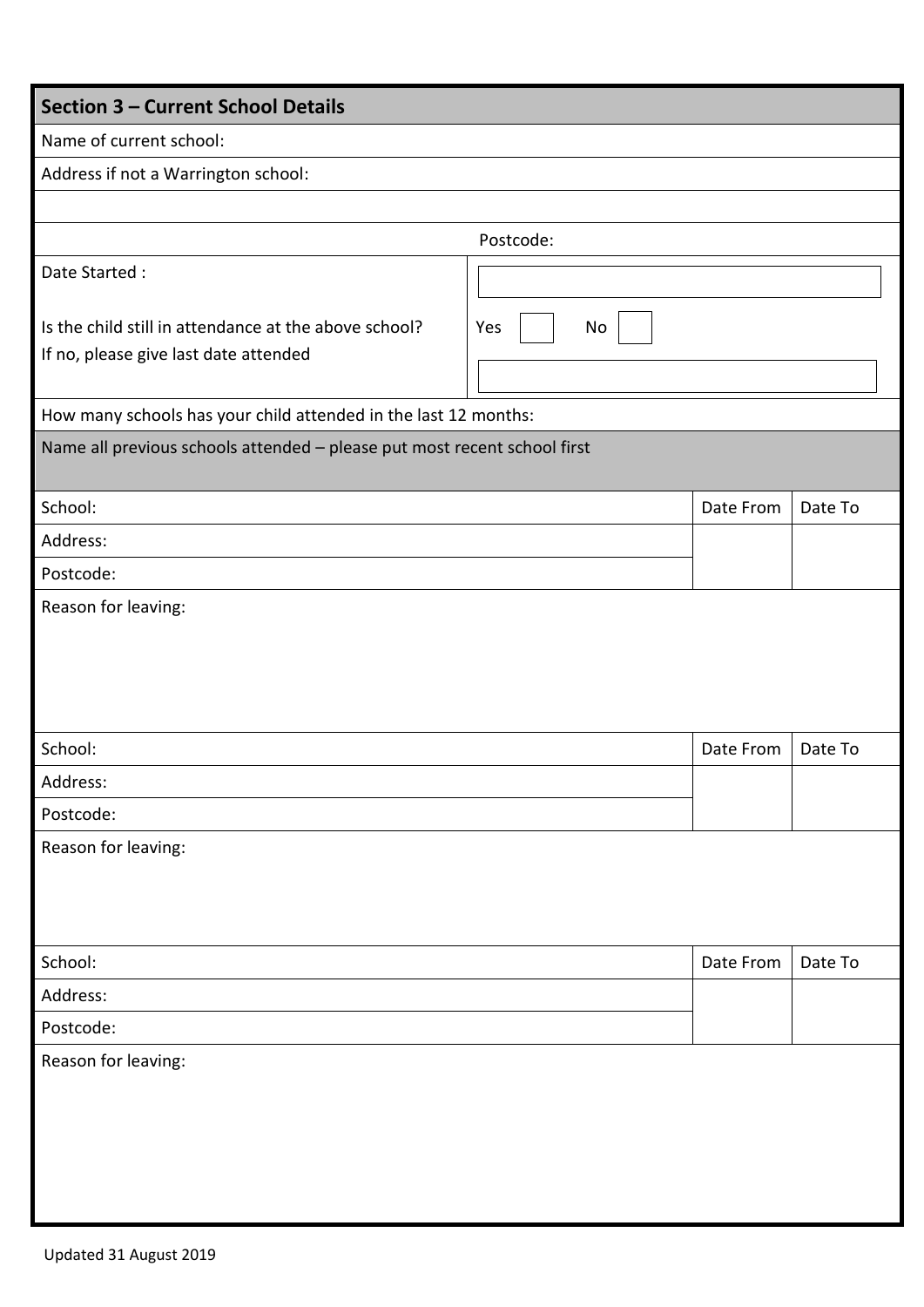**Section 4 – School Preferences** Please state your preferences and provide reasons for applying i.e. sibling already attending, medical, ease of travel, distance, social or faith (please state name of sibling already in attendance at the school).

## **1.**

Name and date of birth of sibling if applicable:

Reason:

**2.**

Name and date of birth of sibling if applicable:

Reason:

## **3.**

Name and date of birth of sibling if applicable:

Reason:

# **Section 5 - Applications for faith schools only**

If any of your stated preferences are for a faith school you may need to complete the school's supplementary form **as well as this form,** and return it to the school by the date they request.

| Is your child Baptised Catholic                                                                                                          | $Yes \Box$ | $_{\text{No}}$ $\sqcup$ | Church of Baptism          |  |
|------------------------------------------------------------------------------------------------------------------------------------------|------------|-------------------------|----------------------------|--|
| Date Baptised                                                                                                                            |            |                         | Church Parish of residence |  |
| Is your child Baptised Christian                                                                                                         | Yes $\Box$ | $No$ $\Box$             | Church of Baptism          |  |
| Date Baptised                                                                                                                            |            |                         | Church Parish of residence |  |
| Is your child of another faith                                                                                                           | Yes $\Box$ | $No \quad \Box$         | Please state               |  |
| The school may carry out additional checks and proof of baptism or a letter from an appropriate minister of<br>religion may be required. |            |                         |                            |  |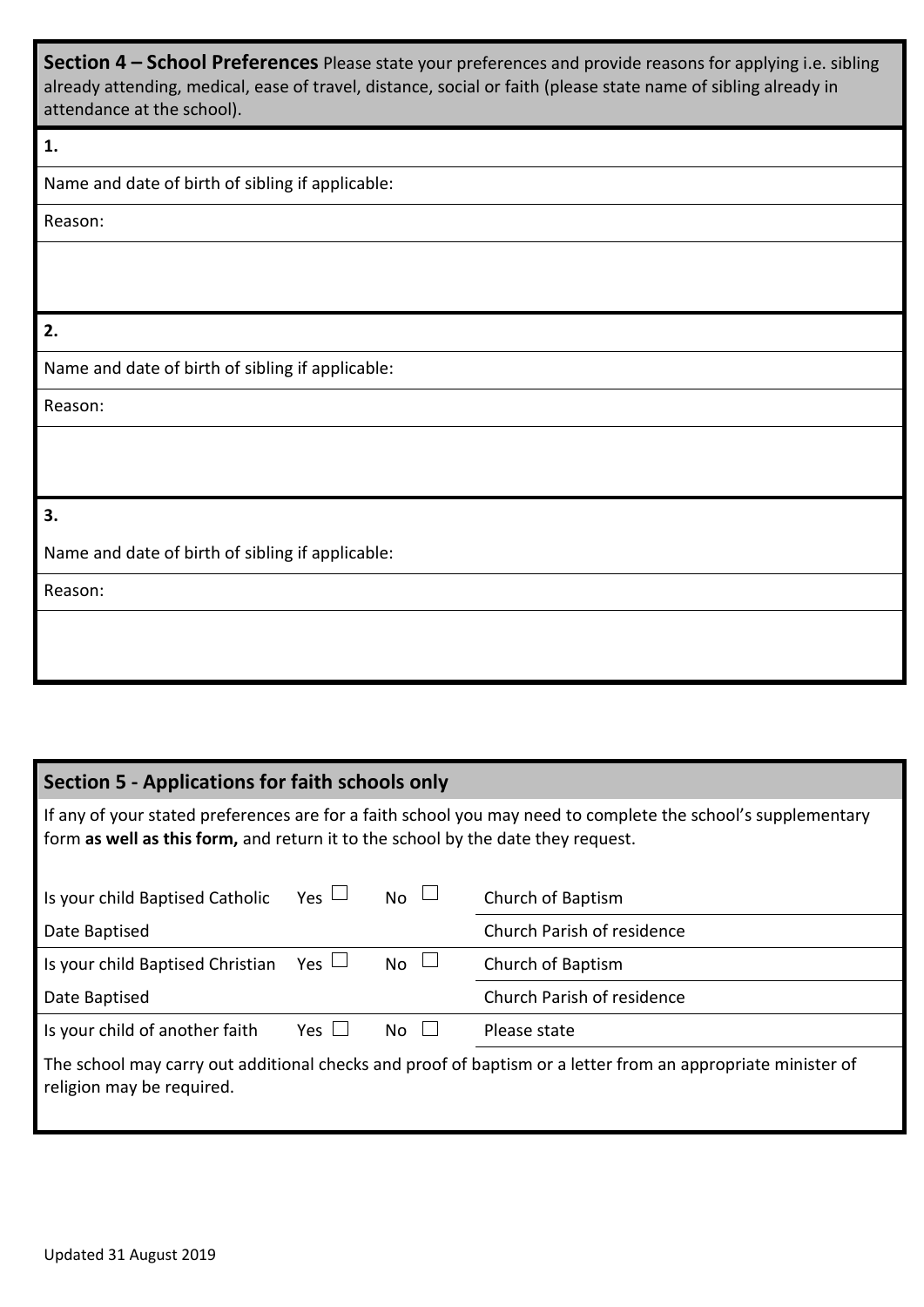| Mr/Mrs/Miss/Ms<br>First name:<br>Surname:<br>Does the child live with you?<br>No $\square$<br>Yes $\Box$<br>If no, please give your address:<br>Post code:<br>$Mum$ $\Box$<br>Please state your relationship to the child?<br>Sibling $\square$<br>Dad<br>Grandparent $\Box$ Other (please specify)<br>No $\square$<br>Do you have parental responsibility for the child?*<br>Yes $\Box$<br>No<br>No<br>Is the child privately fostered by you<br>Yes<br>Is the child an exchange<br>Yes<br>student<br>*For births registered in England and Wales, parental responsibility is automatically given to the child's mother from birth.<br>A father will have child's parental responsibility if:<br>• He was married to the child's mother when the child was born (even if later divorced or separated)<br>• The child was born after 1 December 2003, and he is named on the birth certificate<br>• If a parental responsibility agreement is obtained from a court or by agreement with the mother<br><b>Parental Declaration</b><br>I can confirm that all of the information I have given on this form is correct and up to date and understand that<br>if I have deliberately given false information, the offer of a school place may be withdrawn.<br>I understand that you will share the information with the schools on this form and, if different, the allocated<br>school.<br>I understand that Section 7 of the form must be completed by my child's current school before submitting.<br>I have enclosed proof of address (if required).<br>Signature:<br>Date:<br>Mobile:<br>Home telephone number: |  |  |  |  |  |
|--------------------------------------------------------------------------------------------------------------------------------------------------------------------------------------------------------------------------------------------------------------------------------------------------------------------------------------------------------------------------------------------------------------------------------------------------------------------------------------------------------------------------------------------------------------------------------------------------------------------------------------------------------------------------------------------------------------------------------------------------------------------------------------------------------------------------------------------------------------------------------------------------------------------------------------------------------------------------------------------------------------------------------------------------------------------------------------------------------------------------------------------------------------------------------------------------------------------------------------------------------------------------------------------------------------------------------------------------------------------------------------------------------------------------------------------------------------------------------------------------------------------------------------------------------------------------------------------------------------------|--|--|--|--|--|
|                                                                                                                                                                                                                                                                                                                                                                                                                                                                                                                                                                                                                                                                                                                                                                                                                                                                                                                                                                                                                                                                                                                                                                                                                                                                                                                                                                                                                                                                                                                                                                                                                    |  |  |  |  |  |
|                                                                                                                                                                                                                                                                                                                                                                                                                                                                                                                                                                                                                                                                                                                                                                                                                                                                                                                                                                                                                                                                                                                                                                                                                                                                                                                                                                                                                                                                                                                                                                                                                    |  |  |  |  |  |
|                                                                                                                                                                                                                                                                                                                                                                                                                                                                                                                                                                                                                                                                                                                                                                                                                                                                                                                                                                                                                                                                                                                                                                                                                                                                                                                                                                                                                                                                                                                                                                                                                    |  |  |  |  |  |
|                                                                                                                                                                                                                                                                                                                                                                                                                                                                                                                                                                                                                                                                                                                                                                                                                                                                                                                                                                                                                                                                                                                                                                                                                                                                                                                                                                                                                                                                                                                                                                                                                    |  |  |  |  |  |
|                                                                                                                                                                                                                                                                                                                                                                                                                                                                                                                                                                                                                                                                                                                                                                                                                                                                                                                                                                                                                                                                                                                                                                                                                                                                                                                                                                                                                                                                                                                                                                                                                    |  |  |  |  |  |
|                                                                                                                                                                                                                                                                                                                                                                                                                                                                                                                                                                                                                                                                                                                                                                                                                                                                                                                                                                                                                                                                                                                                                                                                                                                                                                                                                                                                                                                                                                                                                                                                                    |  |  |  |  |  |
|                                                                                                                                                                                                                                                                                                                                                                                                                                                                                                                                                                                                                                                                                                                                                                                                                                                                                                                                                                                                                                                                                                                                                                                                                                                                                                                                                                                                                                                                                                                                                                                                                    |  |  |  |  |  |
|                                                                                                                                                                                                                                                                                                                                                                                                                                                                                                                                                                                                                                                                                                                                                                                                                                                                                                                                                                                                                                                                                                                                                                                                                                                                                                                                                                                                                                                                                                                                                                                                                    |  |  |  |  |  |
|                                                                                                                                                                                                                                                                                                                                                                                                                                                                                                                                                                                                                                                                                                                                                                                                                                                                                                                                                                                                                                                                                                                                                                                                                                                                                                                                                                                                                                                                                                                                                                                                                    |  |  |  |  |  |
|                                                                                                                                                                                                                                                                                                                                                                                                                                                                                                                                                                                                                                                                                                                                                                                                                                                                                                                                                                                                                                                                                                                                                                                                                                                                                                                                                                                                                                                                                                                                                                                                                    |  |  |  |  |  |
|                                                                                                                                                                                                                                                                                                                                                                                                                                                                                                                                                                                                                                                                                                                                                                                                                                                                                                                                                                                                                                                                                                                                                                                                                                                                                                                                                                                                                                                                                                                                                                                                                    |  |  |  |  |  |
|                                                                                                                                                                                                                                                                                                                                                                                                                                                                                                                                                                                                                                                                                                                                                                                                                                                                                                                                                                                                                                                                                                                                                                                                                                                                                                                                                                                                                                                                                                                                                                                                                    |  |  |  |  |  |
|                                                                                                                                                                                                                                                                                                                                                                                                                                                                                                                                                                                                                                                                                                                                                                                                                                                                                                                                                                                                                                                                                                                                                                                                                                                                                                                                                                                                                                                                                                                                                                                                                    |  |  |  |  |  |
|                                                                                                                                                                                                                                                                                                                                                                                                                                                                                                                                                                                                                                                                                                                                                                                                                                                                                                                                                                                                                                                                                                                                                                                                                                                                                                                                                                                                                                                                                                                                                                                                                    |  |  |  |  |  |
|                                                                                                                                                                                                                                                                                                                                                                                                                                                                                                                                                                                                                                                                                                                                                                                                                                                                                                                                                                                                                                                                                                                                                                                                                                                                                                                                                                                                                                                                                                                                                                                                                    |  |  |  |  |  |
|                                                                                                                                                                                                                                                                                                                                                                                                                                                                                                                                                                                                                                                                                                                                                                                                                                                                                                                                                                                                                                                                                                                                                                                                                                                                                                                                                                                                                                                                                                                                                                                                                    |  |  |  |  |  |
|                                                                                                                                                                                                                                                                                                                                                                                                                                                                                                                                                                                                                                                                                                                                                                                                                                                                                                                                                                                                                                                                                                                                                                                                                                                                                                                                                                                                                                                                                                                                                                                                                    |  |  |  |  |  |
| Email:                                                                                                                                                                                                                                                                                                                                                                                                                                                                                                                                                                                                                                                                                                                                                                                                                                                                                                                                                                                                                                                                                                                                                                                                                                                                                                                                                                                                                                                                                                                                                                                                             |  |  |  |  |  |
| The Completed application form should be returned to:                                                                                                                                                                                                                                                                                                                                                                                                                                                                                                                                                                                                                                                                                                                                                                                                                                                                                                                                                                                                                                                                                                                                                                                                                                                                                                                                                                                                                                                                                                                                                              |  |  |  |  |  |
| The School Admissions Team, Families and Wellbeing Directorate, New Town House, Buttermarket Street,<br>Warrington. WA1 2NH.                                                                                                                                                                                                                                                                                                                                                                                                                                                                                                                                                                                                                                                                                                                                                                                                                                                                                                                                                                                                                                                                                                                                                                                                                                                                                                                                                                                                                                                                                       |  |  |  |  |  |
| Or alternatively you can scan a copy of the form to <b>schooladmissions@warrington.gov.uk</b>                                                                                                                                                                                                                                                                                                                                                                                                                                                                                                                                                                                                                                                                                                                                                                                                                                                                                                                                                                                                                                                                                                                                                                                                                                                                                                                                                                                                                                                                                                                      |  |  |  |  |  |
| <b>Transport to school</b>                                                                                                                                                                                                                                                                                                                                                                                                                                                                                                                                                                                                                                                                                                                                                                                                                                                                                                                                                                                                                                                                                                                                                                                                                                                                                                                                                                                                                                                                                                                                                                                         |  |  |  |  |  |
| Please do not confuse the right to express a preference for a school with an entitlement to travel assistance.<br>Please note that if your application is successful there will be no assistance with transport unless your child<br>qualifies under the terms of the School and College Transport Policy.                                                                                                                                                                                                                                                                                                                                                                                                                                                                                                                                                                                                                                                                                                                                                                                                                                                                                                                                                                                                                                                                                                                                                                                                                                                                                                         |  |  |  |  |  |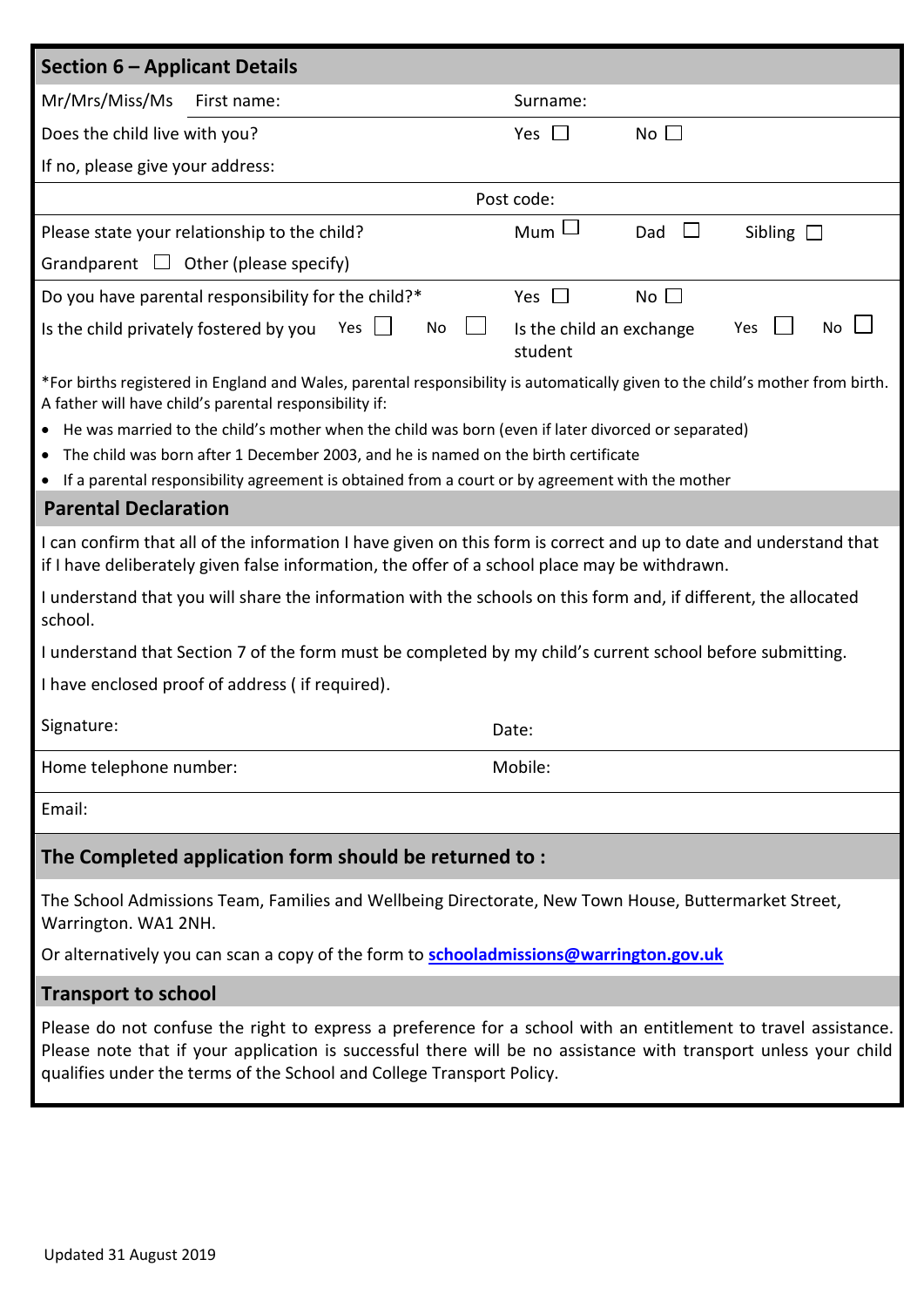

# **Section 7 – This section must be completed by the child's current or last school attended unless you are relocating from overseas.**

## **Notification of Request for an In Year Transfer**

This section **must be** completed by the designated In-Year Admissions Lead (IAL) at the child's current school.

This section is used to help assess whether the child's application is processed through the Fair Access Protocol. Please provide as much detail as possible, bearing in mind what information you would wish to know if the situation were reversed and the application was for your school.

Please be aware that applications will not be processed without a completed Section 7 and incomplete application forms will be returned.

#### **Form completed by:**

| Has a discussion taken place with parent/carer to ensure that you have<br>exhausted all possibilities of the child remaining at your school? | Yes<br>No.     |            |
|----------------------------------------------------------------------------------------------------------------------------------------------|----------------|------------|
| Has the possibility of a managed transfer been discussed with parents and<br>preferred schools?                                              |                | Yes<br>No. |
| Name:                                                                                                                                        | Position:      |            |
| Tel Number:                                                                                                                                  | Email address: |            |
| Signature:                                                                                                                                   | Date:          |            |